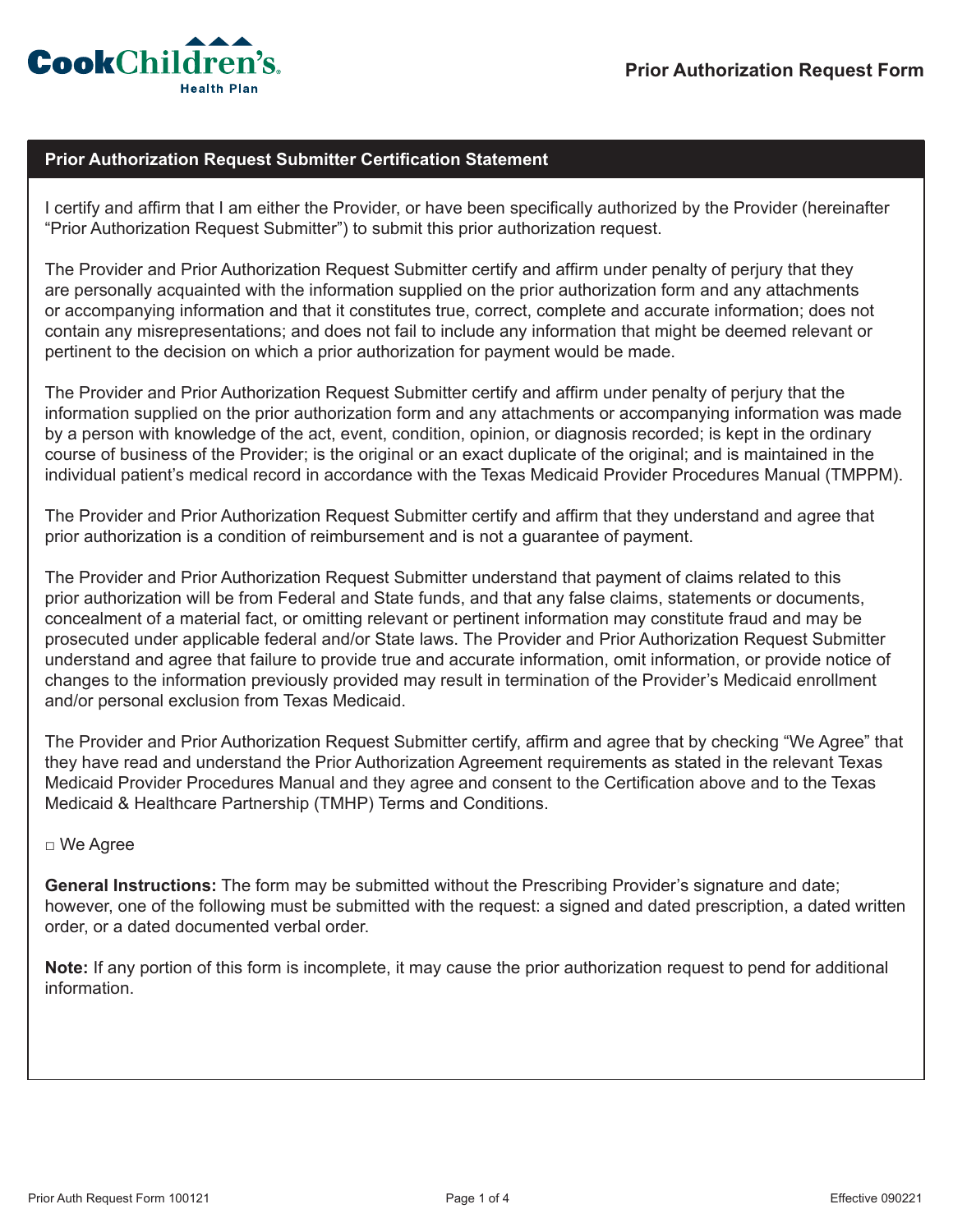

| STAR/CHIP Phone: 888-243-3312<br>STAR/CHIP Fax: 844-643-8402 or 682-885-8402                                                |                     |         | STAR Kids Phone: 888-243-3312<br>STAR Kids Fax: 844-843-0005 or 682-303-0005 |               |                    |                          |  |
|-----------------------------------------------------------------------------------------------------------------------------|---------------------|---------|------------------------------------------------------------------------------|---------------|--------------------|--------------------------|--|
| Member Name:                                                                                                                |                     | Phone:  | □ Male □ Female                                                              |               |                    |                          |  |
| Member ID Number:                                                                                                           |                     |         | Date of Birth:                                                               |               |                    |                          |  |
| Medical Diagnoses:                                                                                                          |                     |         |                                                                              |               |                    |                          |  |
| Place of Service Requested (check one): $\Box$ Home $\Box$ Office $\Box$ Inpatient $\Box$ Outpatient $\Box$ Other (specify) |                     |         |                                                                              |               |                    |                          |  |
| Severity of Request: $\Box$ Routine $\Box$ Urgent                                                                           |                     |         |                                                                              |               |                    |                          |  |
| Requested Service Code<br>& Modifiers<br>(one line per code)                                                                | Date of Service     |         |                                                                              |               |                    | Cost                     |  |
|                                                                                                                             | From                | Through | Service Code Description                                                     |               | <b>Total Units</b> |                          |  |
|                                                                                                                             |                     |         |                                                                              |               |                    | (MSRP when<br>indicated) |  |
|                                                                                                                             |                     |         |                                                                              |               |                    |                          |  |
|                                                                                                                             |                     |         |                                                                              |               |                    |                          |  |
|                                                                                                                             |                     |         |                                                                              |               |                    |                          |  |
|                                                                                                                             |                     |         |                                                                              |               |                    |                          |  |
|                                                                                                                             |                     |         |                                                                              |               |                    |                          |  |
|                                                                                                                             |                     |         |                                                                              |               |                    |                          |  |
|                                                                                                                             |                     |         |                                                                              |               |                    |                          |  |
|                                                                                                                             |                     |         |                                                                              |               |                    |                          |  |
|                                                                                                                             |                     |         |                                                                              |               |                    |                          |  |
|                                                                                                                             |                     |         |                                                                              |               |                    |                          |  |
|                                                                                                                             |                     |         |                                                                              |               |                    |                          |  |
| Specialist                                                                                                                  | <b>Printed Name</b> |         | Signature                                                                    |               | Date               |                          |  |
| <b>Qualified Rehab</b><br>Professional:                                                                                     |                     |         |                                                                              |               |                    |                          |  |
| Prescribing Provider:                                                                                                       |                     |         |                                                                              |               |                    |                          |  |
| Prescribing Provider NPI and License No.:                                                                                   |                     |         |                                                                              |               |                    |                          |  |
| Date Member Last Seen by Prescribing Provider:                                                                              |                     |         |                                                                              |               |                    |                          |  |
| Name of Individual Completing Form:                                                                                         |                     |         | Phone:                                                                       |               |                    |                          |  |
| Special Notes:                                                                                                              |                     |         |                                                                              |               |                    |                          |  |
|                                                                                                                             |                     |         | Servicing Provider Information                                               |               |                    |                          |  |
| Name:                                                                                                                       | Phone:              |         |                                                                              |               |                    |                          |  |
| Address:                                                                                                                    |                     |         | Fax:                                                                         |               |                    |                          |  |
| NPI:                                                                                                                        | Tax ID:             |         | Taxonomy:                                                                    | Benefit Code: |                    |                          |  |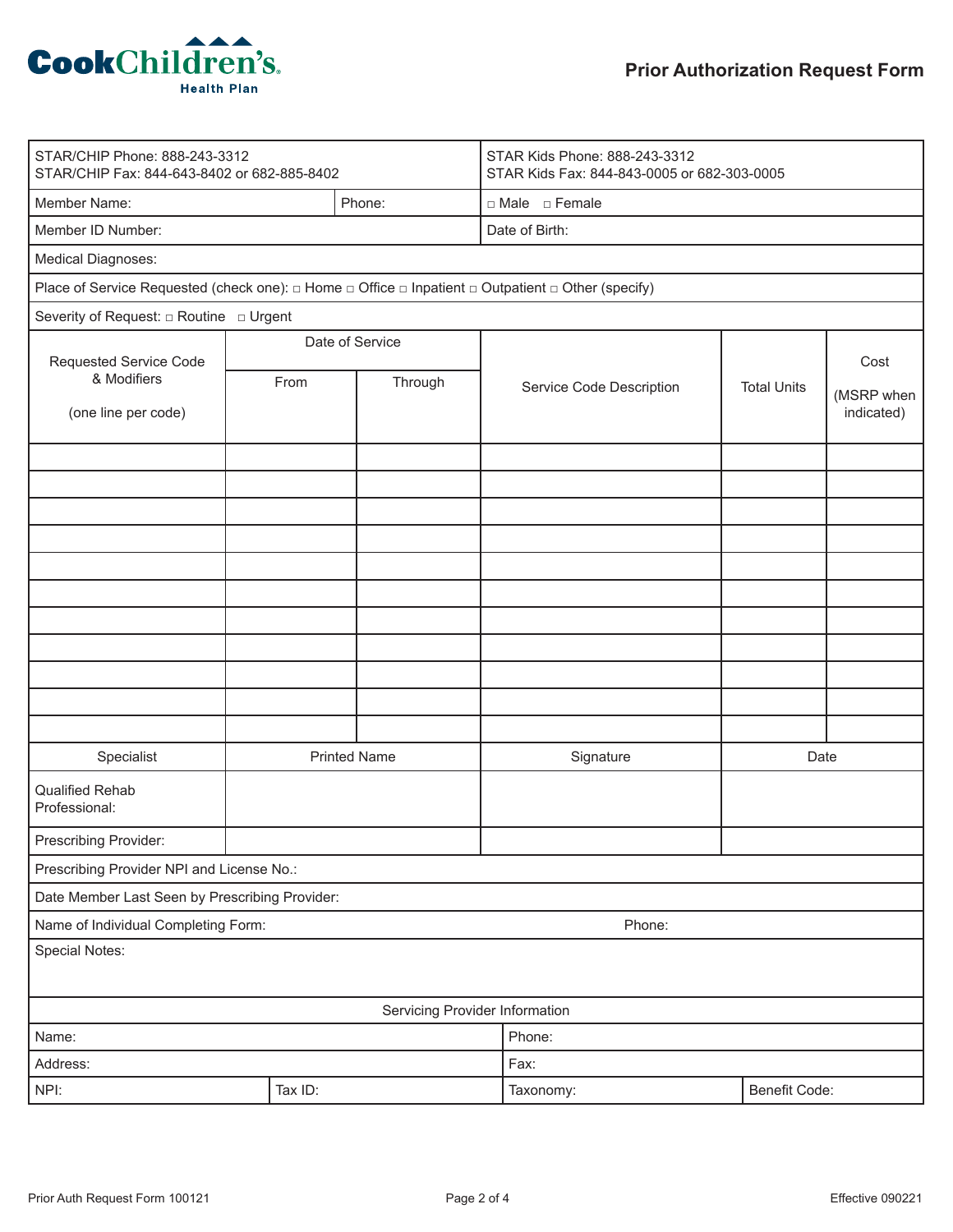

Providers should submit all prior authorization requests via the [Secure Provider Portal](https://epiccarelink.cookchp.org/LinkHealthPlan/common/epic_login.asp). If you must submit by fax or email Providers may use this form or the current Texas Medicaid Standardized Prior Authorization Form. This form may be used for Members of all ages, for initial authorization requests, and for all subsequent recertification requests in lieu of the Title XIX form.

Providers must submit required documentation demonstrating medical necessity, and obtain necessary orders and signatures, as outlined in the Texas Medicaid Provider Procedures Manual (TMPPM) for the requested service. Providers must submit recertification requests no earlier than 60 days before the current authorization period expires.

Directions for completing the Prior Authorization Request Form:

| Field                                                  | Explanation                                                                                                                                                                                                                                                                                                                                                                                                                                                                         |
|--------------------------------------------------------|-------------------------------------------------------------------------------------------------------------------------------------------------------------------------------------------------------------------------------------------------------------------------------------------------------------------------------------------------------------------------------------------------------------------------------------------------------------------------------------|
| Member Name                                            | Enter the Member's name including middle name or initial if known.                                                                                                                                                                                                                                                                                                                                                                                                                  |
| Member ID Number                                       | Enter Member's Medicaid 9-digit identification number.                                                                                                                                                                                                                                                                                                                                                                                                                              |
| Date of Birth                                          | Enter the Member's date of birth.                                                                                                                                                                                                                                                                                                                                                                                                                                                   |
| <b>Medical Diagnoses</b>                               | Enter Member's ICD-10 Code(s) and diagnoses for the medical conditions<br>that require authorization of services.                                                                                                                                                                                                                                                                                                                                                                   |
| Place of Service Requested                             | Enter the place of service requested as appropriate to Provider type.                                                                                                                                                                                                                                                                                                                                                                                                               |
| Severity of Request                                    | Please indicate if the request is routine or urgent. Please note, if the<br>Member is discharging from an inpatient hospital, urgent may be selected<br>to prevent a delay in Member discharge. Requests marked as urgent that<br>are not, will be processed as a routine request.                                                                                                                                                                                                  |
| Dates of Service: From & Through                       | On the line for each service code requested enter the requested service<br>dates: "The From" date should be the date requested services are to<br>be initiated. "The Through" date should be the last date the requested<br>services are to be requested. Enter applicable modifier(s) for the requested<br>service code.                                                                                                                                                           |
| Total Number of Units Requested                        | Calculate and enter the total number units requested for the authorization<br>period that is being requested. Indicate unit with each requested service<br>code.                                                                                                                                                                                                                                                                                                                    |
| Service Code Description                               | Enter the description of the service code(s) being requested.                                                                                                                                                                                                                                                                                                                                                                                                                       |
| Cost                                                   | Enter all charges that will be billed to Cook Children's Health Plan.                                                                                                                                                                                                                                                                                                                                                                                                               |
| Prescribing Provider, Printed Name,<br>Signature, Date | If the Prescribing Provider is signing the form, the Provider must print, sign<br>and date the form. The form may be submitted without the Prescribing<br>Provider's signature and date, but the form must be accompanied by a<br>signed and dated written order, prescription, or documented verbal<br>order and include frequency and duration of services. All verbal orders<br>must be co-signed by practitioners that include verbal orders within their<br>scope of practice. |
| <b>Qualified Rehab Professional</b>                    | Enter the Qualified Rehab Professional when applicable.                                                                                                                                                                                                                                                                                                                                                                                                                             |
| Prescribing Provider NPI and License No.               | Enter the Prescribing Provider's NPI and License Number.                                                                                                                                                                                                                                                                                                                                                                                                                            |
| Date Member Last Seen by Prescribing Provider          | Enter the date the Member was last seen by the Prescribing Provider.                                                                                                                                                                                                                                                                                                                                                                                                                |